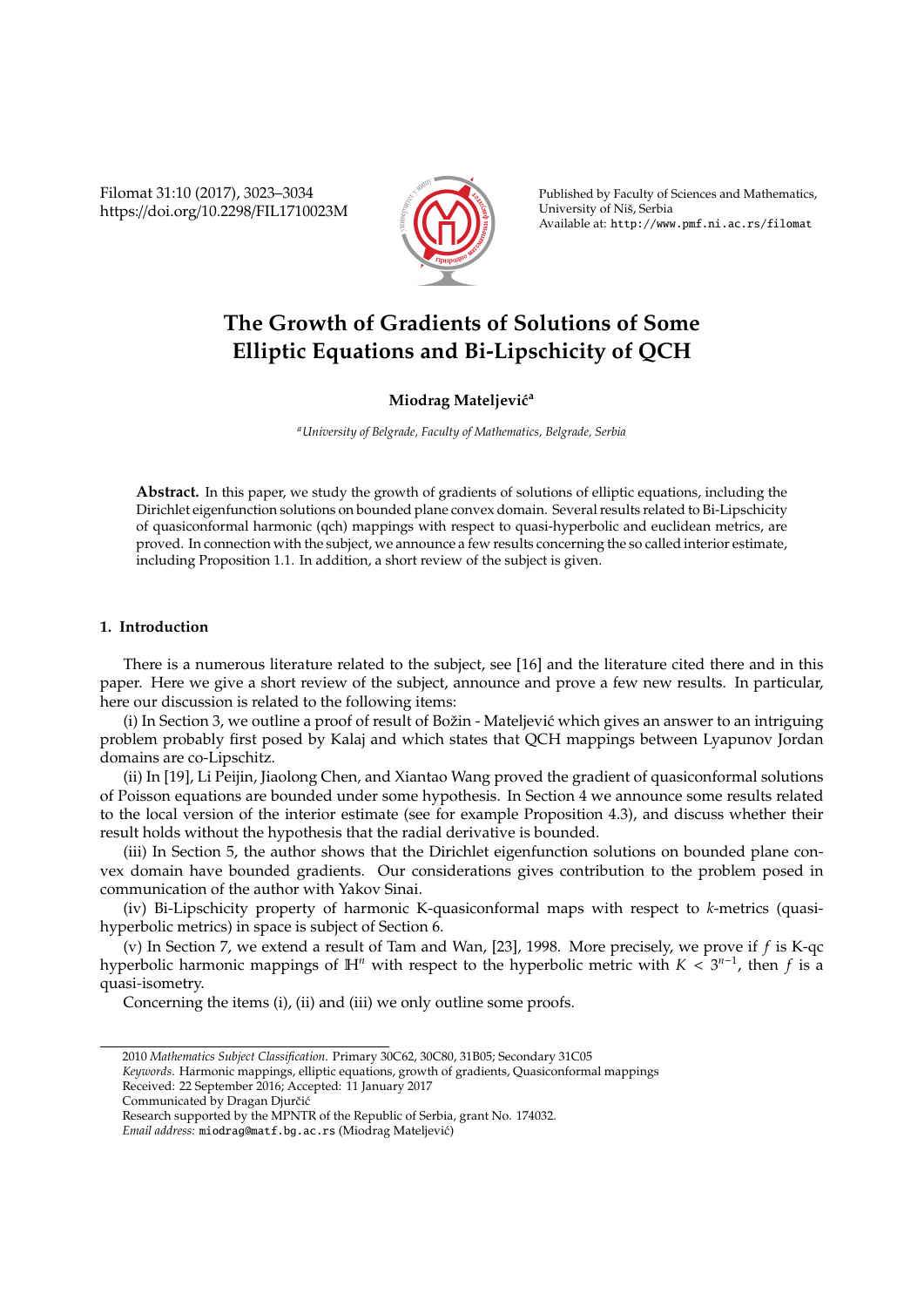Here we will only give a few comments related to item (ii) above<sup>1)</sup>. In [7], see also [8, 17, 26], we have initiated to study the growth of gradients of solutions of elliptic equations using Theorem 4' [6] (Heinz-Bernstein) stated here as Proposition 4.1. We call this result the interior estimate of Heinz-Bernstein type. It has turned out that the so called the interior estimates are very useful for our purposes. Note that in Section 4, we only announce the following improvement of Proposition  $4.1<sup>2</sup>$ :

**Proposition 1.1 (Local version of Interior estimate).** Let  $\chi : \overline{U} \to \mathbb{R}$  be a continuous function from the closed *unit disc*  $\overline{\mathbb{U}}$  *into the real line satisfying the conditions:* 

- 1.  $\chi$  is  $C^2$  on  $\mathbb U$ .
- 2. *There are positive constants*  $a_0$  *and*  $b_0$  *such that*  $|\Delta \chi| \le a_0 |\nabla \chi|^2 + b_0$ , on  $V = V(r) = \mathbb{U} \cap B(w_0, r)$ ,  $r > 0$ , where  $w_0 \in \mathbb{T}$ , (the last inequality we will call Poisson-Laplace type inequality or the interior estimate inequality) and
- 3.  $\chi_b(\theta) = \chi(e^{i\theta})$  *is*  $C^{1,\alpha}$  *on the interval*  $l = \overline{V(r)} \cap \mathbb{T}$ *.*

*Then there is*  $0 < r_1 < r$  *such that the function*  $|\nabla \chi|$  *is bounded on*  $V(r_1) = \mathbb{U} \cap B(w_0, r_1)$ *.* 

Here U and T denote the unit disc and the unit circle respectively. See also Proposition 4.3 in Section 4 which is more complete statement.

In Section 2 we shortly consider the background of the subject and in Section 8, we collect some definitions.

#### **2. Background**

For a function *h*, we use notation  $\partial h = \frac{1}{2}(h'_x - ih'_y)$  and  $\overline{\partial} h = \frac{1}{2}(h'_x + ih'_y)$ ; we also use notations *Dh* and  $\overline{D}h$ instead of  $\partial h$  and  $\overline{\partial} h$  respectively when it seems convenient. We use the notation  $\lambda_f(z) = |\partial f(z)| - |\overline{\partial} f(z)|$ and  $\Lambda_f(z) = |\partial f(z)| + |\bar{\partial} f(z)|$ , if  $\partial f(z)$  and  $\bar{\partial} f(z)$  exist.

Throughout the paper we denote by  $\Omega$ , *G* and *D* open subsets of  $\mathbb{R}^n$ ,  $n \geq 1$ .

For  $r > 0$  and  $x \in \mathbb{R}^n$ , let  $B(x, r) = B^n(x, r) = \{z \in \mathbb{R}^n : |z - x| < r\}$ ,  $S^{n-1}(x, r) = \partial B^n(x, r)$  (abbreviated *S*(*x*, *r*)) and let  $\mathbb{B}^n$ ,  $\mathbb{S} = \mathbb{S}^{n-1}$  stand for the unit ball and the unit sphere in  $\mathbb{R}^n$ , respectively. In particular, in dimension  $n = 2$  frequently the notation  $D(x, r)$  for planar disk is used instead of  $B^2(x, r)$  and by D (or U) we denote the unit disc  $\mathbb{B}^2$  and  $\mathbb{T} = \partial \mathbb{D}$  we denote the unit circle  $\mathbb{S}^1$  in the complex plane. For a domain *D* in  $\mathbb{R}^n$  with non-empty boundary, we define the distance function  $d = d_D = \text{dist}(D)$  by  $d(x) = d(x; \partial D) = \text{dist}(D)(x) = \inf\{|x - y| : y \in \partial D\}$ ; and if *f* maps *D* onto  $D' \subset \mathbb{R}^n$ , in some settings it is convenient to use short notation  $d^* = d^*(x) = d_f(x)$  for  $d(f(x); \partial D')$ . It is clear that  $d(x) = dist(x, D^c)$ , where *D*<sup>*c*</sup> is the complement of *D* in  $\mathbb{R}^n$ . For a domain  $G \subset \mathbb{R}^n$  let  $\rho : G \to [0, \infty)$  be a continuous function. We say that  $\rho$  is a weight function or a metric density if for every locally rectifiable curve  $\gamma$  in *G*, the integral

$$
l_\rho(\gamma)=\int_\gamma \rho(x)ds
$$

exists. In this case we call  $l_0(y)$  the *ρ*-length of *γ*. A metric density defines a metric  $d_0$ :  $G \times G \rightarrow [0, \infty)$  as follows. For  $a, b \in G$ , let

$$
d_{\rho}(a,b)=\inf_{\gamma}l_{\rho}(\gamma)
$$

where the infimum is taken over all locally rectifiable curves in *G* joining *a* and *b*.

For the modern mapping theory, which also considers dimensions  $n \geq 3$ , we do not have a Riemann mapping theorem and therefore it is natural to look for counterparts of the hyperbolic metric. So called hyperbolic type metrics have been the subject of many recent papers. Perhaps the most important of these

 $<sup>1</sup>$  for the other item see the corresponding sections</sup>

<sup>&</sup>lt;sup>2)</sup>We believe that this result will find further application, in particular concerning the item (ii) above, see also [8, 17, 26].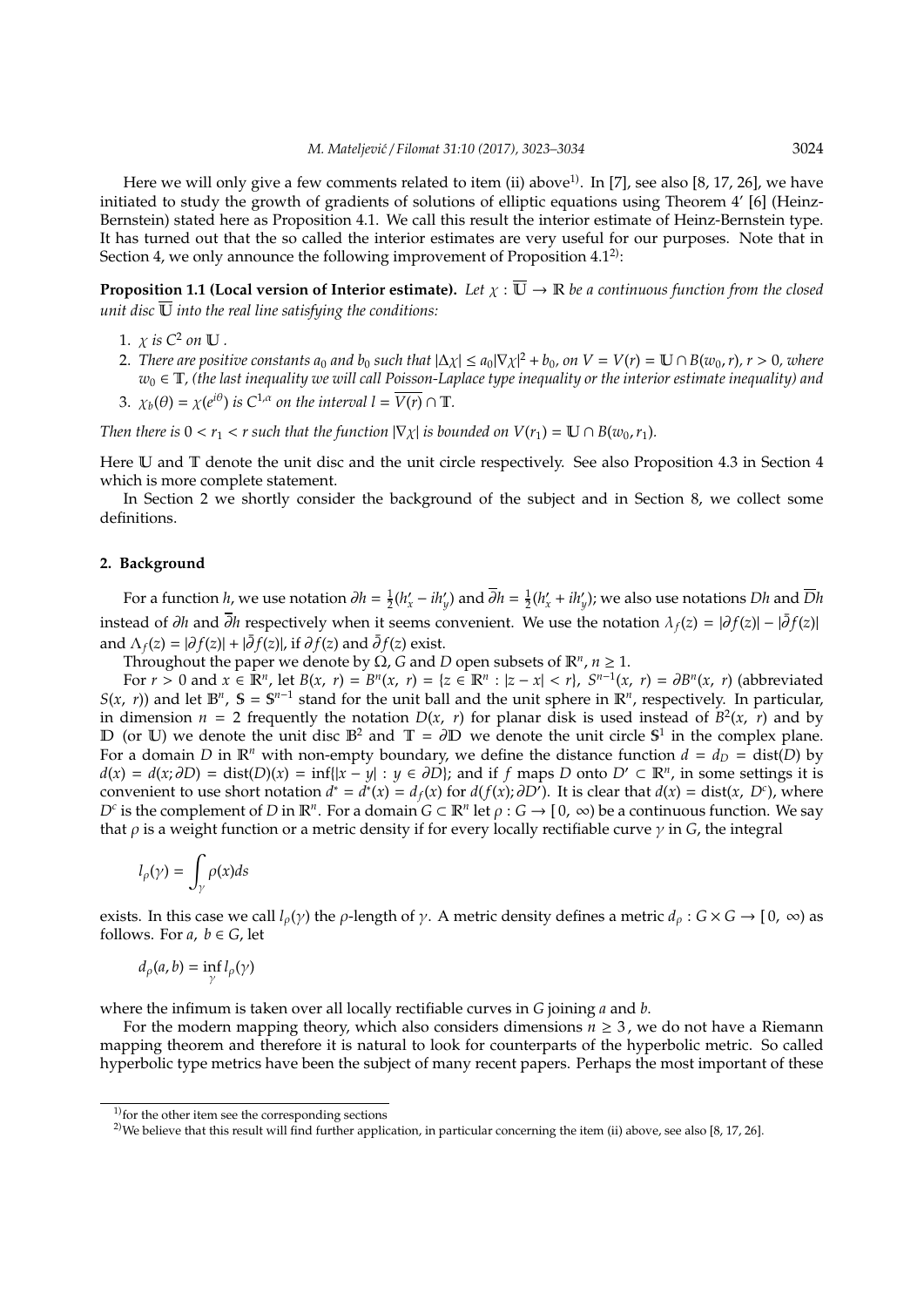metrics are the quasihyperbolic metric  $\kappa_G$  (shortly  $\kappa$  metric) and the distance ratio metric  $j_G$  of a domain *G*  $\subset$   $\mathbb{R}^n$  (see [4, 22]). The quasihyperbolic metric (shortly *κ*-metric)  $\kappa$  =  $\kappa$ <sub>*G*</sub> of *G* is a particular case of the metric  $d_{\rho}$  when  $\rho(x) = \frac{1}{d(x, \partial G)}$  (see [4, 22]).

Some definitions are also given in Section 8. For example, for definitions of the outer dilatation *KO*(*f*) of *f* and K-quasiconformal maps (K-qc) see Section 8.

In this Section we mainly discuss the background related to Section 6. We first state a few results from our paper [12].

**Proposition 2.1 (Proposition 5 [12]).** *If h is a harmonic univalent orientation preserving K-qc mapping of domain D onto D*<sup> $\prime$ </sup> *and*  $k = \frac{K-1}{K+1}$ *, then* 

$$
d(z)\Lambda_h(z) \le 16 K d_h(z) \quad \text{and} \quad d(z)\lambda_h(z) \ge \frac{1-k}{4} d_h(z).
$$
 (1)

**Proposition 2.2 (Corollary 1, Proposition 5[12]).** *Every Eucldean-harmonic quasi-conformal mapping of the unit disc (more generally of a strongly hyperbolic domain) is a quasi-isometry with respect to hyperbolic distances.*

From Proposition 2.1 directly follows next result (Proposition 2.3). 3)

**Proposition 2.3 ( [10]).** *Every Euclidean-harmonic quasi-conformal mapping of a domain di*ff*erent from* C *is a quasi-isometry with respect to quasi-hyperbolic distances.*

The next theorem concerns harmonic maps onto a convex domain. For the planar version of Theorem 2.4 cf. [11, 12], also [16], pp. 152-153. The space version was communicated on International Conference on Complex Analysis and Related Topics (Xth Romanian-Finnish Seminar, August 14-19, 2005, Cluj-Napoca, Romania), by Mateljević and stated in [12], cf. also [14].

**Theorem 2.4 (Theorem 1.3, [12]).** *Suppose that h is an Euclidean harmonic mapping from the unit ball* B*<sup>n</sup> onto a bounded convex domain D* = *h*( $\mathbb{B}^n$ ), which contains the ball *h*(0) +  $R_0\mathbb{B}^n$ . Then for any  $x \in \mathbb{B}^n$ 

$$
d(h(x),\partial D) \ge (1 - ||x||)R_0/2^{n-1}.
$$

Although the proofs of the above results are not difficult, it turns out that they have further impact on the subject. We will shortly discuss it in this paper.

We use a distortion property of quasiconformal maps to prove that for n-dimensional Euclidean harmonic quasiconformal mappings with  $K_O(f) < 3^{n-1}$ , Jacobian is never zero.

**Theorem 2.5 ([1, 15]).** *Suppose that*  $h: \Omega \mapsto \mathbb{R}^n$  *is a harmonic quasiconformal map.* If  $K_O(h) < 3^{n-1}$ *, then its Jacobian has no zeros.*

**Theorem 2.6 ([1, 15]).** Suppose h is a harmonic K-quasiconformal mapping from the unit ball  $\mathbb{B}^n$  onto a bounded *convex domain D* = *h*(B*<sup>n</sup>* )*, with K* < 3 *n*−1 *. Then h is co-Lipschitz on* B*<sup>n</sup> with respect Euclidean metrics.*

In particular, it is co-Lipschitz with respect to quasi-hyperbolic metrics (κ-metrics). We can generalize this result:

**Theorem 2.7.** *Suppose that*  $f: D_1 \longrightarrow D_2$ , where  $D_1, D_2 \subset \mathbb{R}^n$  and the complement  $D_1$  has at least one point, is *a harmonic K-quasiconformal mapping with KO*(*f*) < 3 *n*−1 *, (or and that f belongs to a non-zero Jacobian family of harmonic maps), then f is bi-Lipschitz with respect to* κ*-metrics.*

This theorem is stated as Theorem 6.1 in Section 6 and it is also proved by Shadia Shalandi [20]. In particular,

(A)  $f$  is Lipschitz with respect to  $\kappa$ -metrics.

Note that (A) holds more generally without the hypothesis that *f* belongs to a non-zero Jacobian family, cf. [18].

<sup>&</sup>lt;sup>3)</sup>In that time, the author did not realized that quasi-hyperbolic metrics have important applications and did not state this version which due to V. Manojlovic.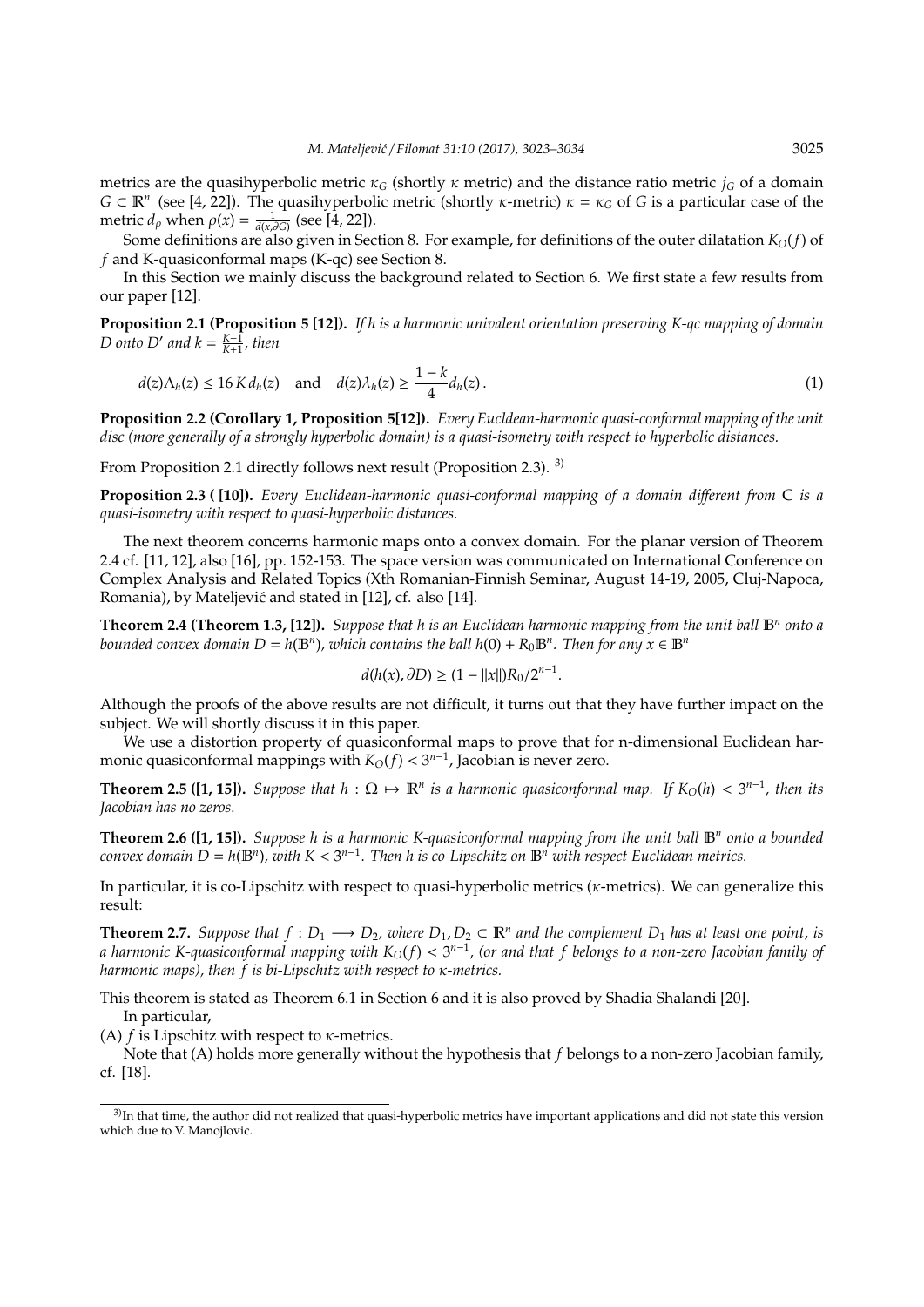**Theorem 2.8 ([18]).** *Suppose that*  $\Omega \subset \mathbb{R}^n$ ,  $f : \Omega \to \mathbb{R}^n$  *is K-qr and*  $\Omega' = f(\Omega)$ *. Let*  $\partial\Omega'$  *be a continum containing at least two distinct point.*

*If f is a vector harmonic map, then f is Lipschitz with respect to quasi-hyperbolic metrics on*  $\Omega$  *and*  $\Omega'$ *.* 

## **3. Quasiconformal and QCH mappings between Lyapunov Jordan domains**

Although the following two statements did not get attention immediately after their publication, it turns out surprisingly that they have an important role in the demonstration of Theorem 3.5 (co-Lip), [2].

**Proposition 3.1 (Corollary 1, Proposition 5[12]; see also [10]).** *Every euclidean-harmonic quasi-conformal mapping of the unit disc (more generally of a strongly hyperbolic domain) is a quasi-isometry with respect to hyperbolic distances.*

**Theorem 3.2 ([11]).** (*ii.1*) *Suppose that*  $h = f + \overline{q}$  *is a Euclidean orientation preserving harmonic mapping from*  $D$ *onto bounded convex domain*  $D = h(D)$ , which contains a disc  $B(h(0); R_0)$  . Then  $|f'| \ge R_0/4$  on  $D$ . (*ii*.2) *Suppose, in addition, that h is K-qc. Then*  $\lambda_h \geq (1 - k)|f'| \geq (1 - k)R_0/4$  *on*  $\overline{D}$ *.* (*ii*.3) *In particular, h*−<sup>1</sup> *is Lipschitz.*

Further Kalaj [24] proved that

**Theorem 3.3.** *Suppose h* :  $D_1 \rightarrow D_2$  *is a qch homeomorphisam, where*  $D_1$  *and*  $D_2$  *are domains with*  $C^{1,\mu}$  *boundary. (a)Then h is Lipschitz.*

*(b)If in addition*  $D_2$  *is convex, then h is bi-Lipschitz.* 

Note that (b) is an immediate corollary of (a) and Theorem 3.2. But these results in mind the following question seems natural:

**Question 1**: Whether Quasiconformal and QCH mappings between Lyapunov Jordan domains is co-Lipschitz?

The proof of the part (a) of Theorem 3.3 in [24] is based on an application of Mori's theorem on quasiconformal mappings, which has also been used previously by Miroslav Pavlovic in [25] in the case ´  $D_1 = D_2 = U$ , and a geometric lemma related to Lyapunov domains. It seems that using local version of the interior estimate, Proposition 4.3, one can prove that the theorem holds if  $D_2$  has  $C^2$  boundary.

Note that our proof of Proposition 4.3 is not based on Mori's theorem on quasiconformal mappings, and a natural question arises:

**Question** 2. Whether a proof of Theorem 3.3(a) can be based on Proposition 4.3?

As an application of Gehring-Osgood inequality[4] concerning qc mappings and quasi-hyperbolic distances, in the particular case of punctured planes, we prove

**Proposition 3.4.** Let f be a K-qc mapping of the plane such that  $f(0) = 0$ ,  $f(\infty) = \infty$  and  $\alpha = K^{-1}$ . If  $z_1, z_2 \in \mathbb{C}^*$ ,  $|z_1| = |z_2|$  and  $\theta \in [0, \pi]$  (respectively  $\theta^* \in [0, \pi]$ ) is the measure of convex angle between  $z_1, z_2$  (respectively *f*( $z_1$ ),  $f(z_2)$ ), then

$$
\theta^* \leq c \max\{\theta^\alpha, \theta\},
$$

where  $c = c(K)$ . In particular, if  $\theta \leq 1$ , then  $\theta^* \leq c\theta^{\alpha}$ .

We shortly refer to this result as (GeOs-BM). Through the paper we frequently consider the setting  $(\mathbb{U}_{ac})$ : Let  $h: \mathbb{U} \to D$  be *K*-qc map, where  $\mathbb{U}$  is the unit disk and suppose that *D* is Lyapynov domain. Under this hypothesis, using (GeOs-BM), we prove that for every  $a \in \mathbb{T} = \{ |z| = 1 \}$ , there is a special Lyapunov domain  $U_a$ , of a fixed shape, in the unit disk  $\bf{U}$  which touches *a* and a special, convex Lyapunov domain *lyp*(*D*)<sub>*h*</sub>  $\overline{b}$ , of a fixed shape, in  $\overline{D}$  such that  $lyp(D)^{-}_{h}$  $\overline{b}$  ⊂ *h*(*U*<sub>*a*</sub>) ⊂ *H*<sub>*b*</sub>, where *H*<sub>*b*</sub> is a half-plane *H*<sub>*b*</sub>, which touches *b* = *h*(*a*). We can regard this result as "good local approximation of qc mapping *h* by its restriction to a special Lyapunov domain so that codomain is locally convex". In addition if *h* is harmonic, using it, we prove that *h* is co-Lip on U: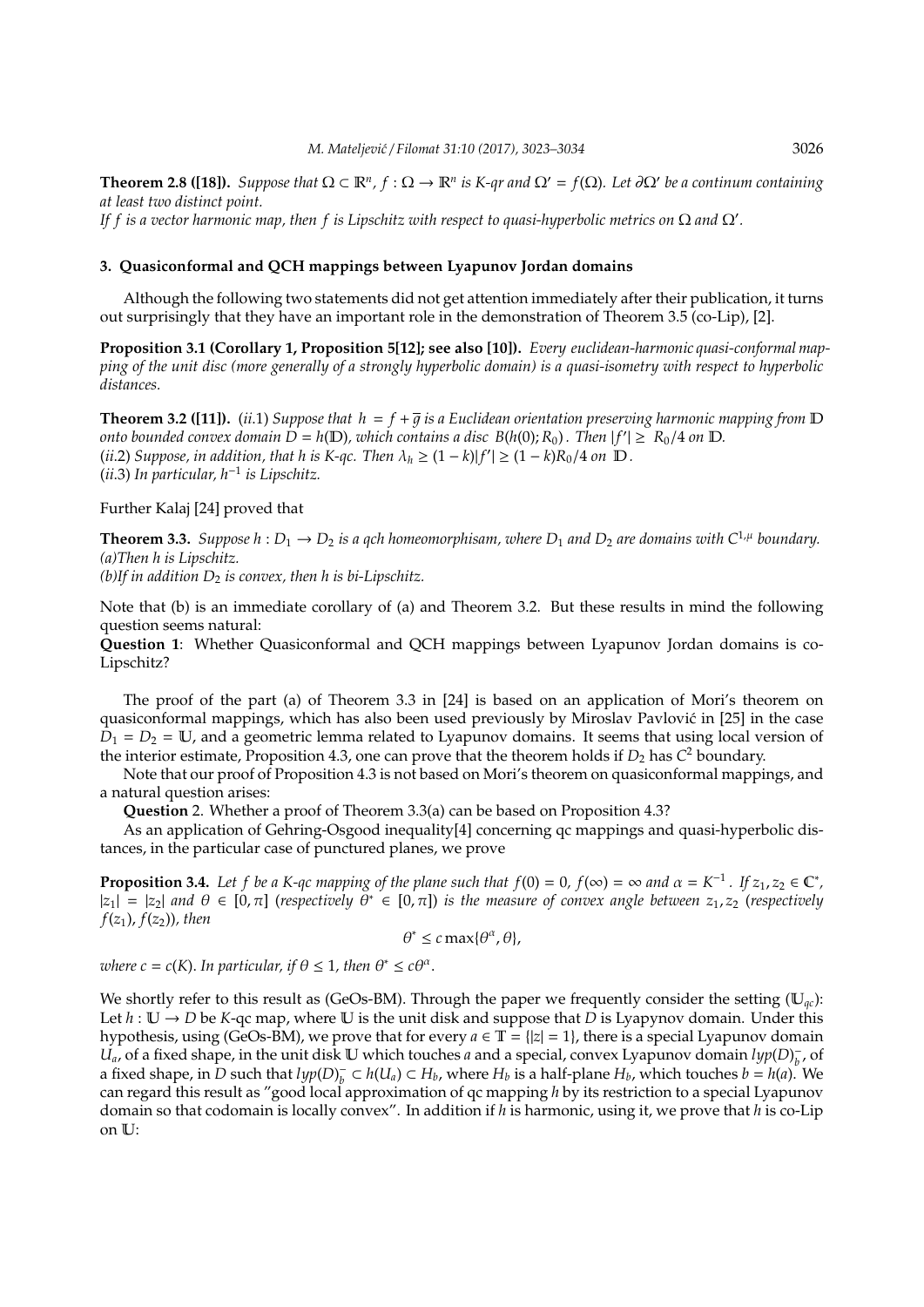**Theorem 3.5.** *Suppose h* :  $\mathbb{U} \to D$  *is a gch homeomorphisam, where D is a Lyapunov domain with*  $C^{1,\mu}$  *boundary. Then h is co-Lipschitz.*

It settles an open intriguing problem in the subject and can be regarded as a version of Kellogg- Warschawski theorem for qch mappings.

## **4. Quasiconformal Solutions of Poisson Equations**

In [19], Li Peijin, Jiaolong Chen, and Xiantao Wang proved that the gradient of quasiconformal solutions of Poisson equations are bounded under some hypothesis. Using local version of the interior estimate, Proposition 4.3, we outline an argument that their result holds without hypothesis (ii.2) (see below) $^{4)}$ .

We introduce the following hypothesis:

(i.1) Let q be a function from  $\mathbb D$  to  $\mathbb C$  with a continuous extension to the closure  $\mathbb D$  of  $\mathbb D$ , and

(i.2) let  $f : \mathbb{T} \to \mathbb{C}$  be a bounded integrable function on  $\mathbb{T}$  and

(i.3) let  $\Omega$  be a Jordan domain with  $C^2$  boundary.

Further, let

(ii.1)  $\mathcal{D}_{D\rightarrow\Omega}(q)$  denote the family of solutions  $w : D \rightarrow \Omega$  of the Poisson equation  $\Delta w = q$ , where  $w|T = f \in$ *L* 1 (T) and each *w* is a sense-preserving diffeomorphism. In [19], it is proved that if Ω is *C* <sup>2</sup> domain,

(ii.2) |∂*u*/∂*r*| is bounded on D, where *u* = *P*[*f*], and

(ii.3) *w* belongs to  $\mathcal{D}_{D\rightarrow\Omega}(q)$ ,

then *w* is Lip on D.

For example, by results related to the interior estimate in mind, it seems natural to ask the following: **Question** 3. Whether we can weaken (or remove) the hypothesis that |∂*u*/∂*r*| is bounded and whether we can weaken the hypothesis that  $q$  is continuous on the closure of the unit disk?

We suggest a procedure to drop the hypothesis (ii.2).

Recall, roughly speaking, in our previous research we have initiated a study of the extent to which the conformal theory can be extended to harmonic qc mappings. It has turned out that the following result is very useful for our purposes.

**Proposition 4.1 (Interior estimate). (Heinz-Bernstein, see Theorem 4' [6])***. Let s* :  $\overline{U} \rightarrow \mathbb{R}$  *be a continuous function from the closed unit disc*  $\overline{U}$  *into the real line satisfying the conditions:* 

- 1. *s is C*<sup>2</sup> *on* U*,*
- 2.  $s_b(\theta) = s(e^{i\theta})$  *is*  $C^2$  *and*
- 3. |∆*s*| ≤ *a*0|∇*s*| <sup>2</sup> + *b*0*, on* U *for some constants a*<sup>0</sup> *and b*<sup>0</sup> *(the last inequality we will call Poisson-Laplace type inequality or the interior estimate inequality).*

*Then the function* |∇*s*| *is bounded on* U*.*

We call Theorem 4' [6], the interior estimate of Heinz-Bernstein type.

**Proposition 4.2.** *If w belongs*  $\mathcal{D}_{D\to\Omega}(q)$ *, then*  $|\nabla w|$  *is bounded on*  $D$ *.* 

By hypotheses (i.1) and (ii.1), |∆*w*| is bounded on D, and *w* satisfies the Poisson type inequality on D. It seems the idea<sup>5)</sup> behind the proof is to use local coordinates  $\psi$  to make the part of boundary of the image to lay on R (a hyperplane if we work in space) whose 2-th coordinate is 0 and then to apply inner estimate on 2-th coordinate of function  $\psi \circ u$ , which is 0 on the the part of boundary of the unit disk D. An application of Proposition 4.1 (the interior estimate of Heinz-Bernstein) (more precisely the local version of Interior estimate, Proposition 4.3 below) yields the proof.

<sup>&</sup>lt;sup>4)</sup>At this point it may seem that we use a heuristic approach, but we hope to fill details in a forth-coming paper.

<sup>5)</sup>We discussed this shortly as a new idea at Workshop on Harmonic Mappings and Hyperbolic Metrics, Chennai, India, Dec. 10-19, 2009, see Course-materials [26].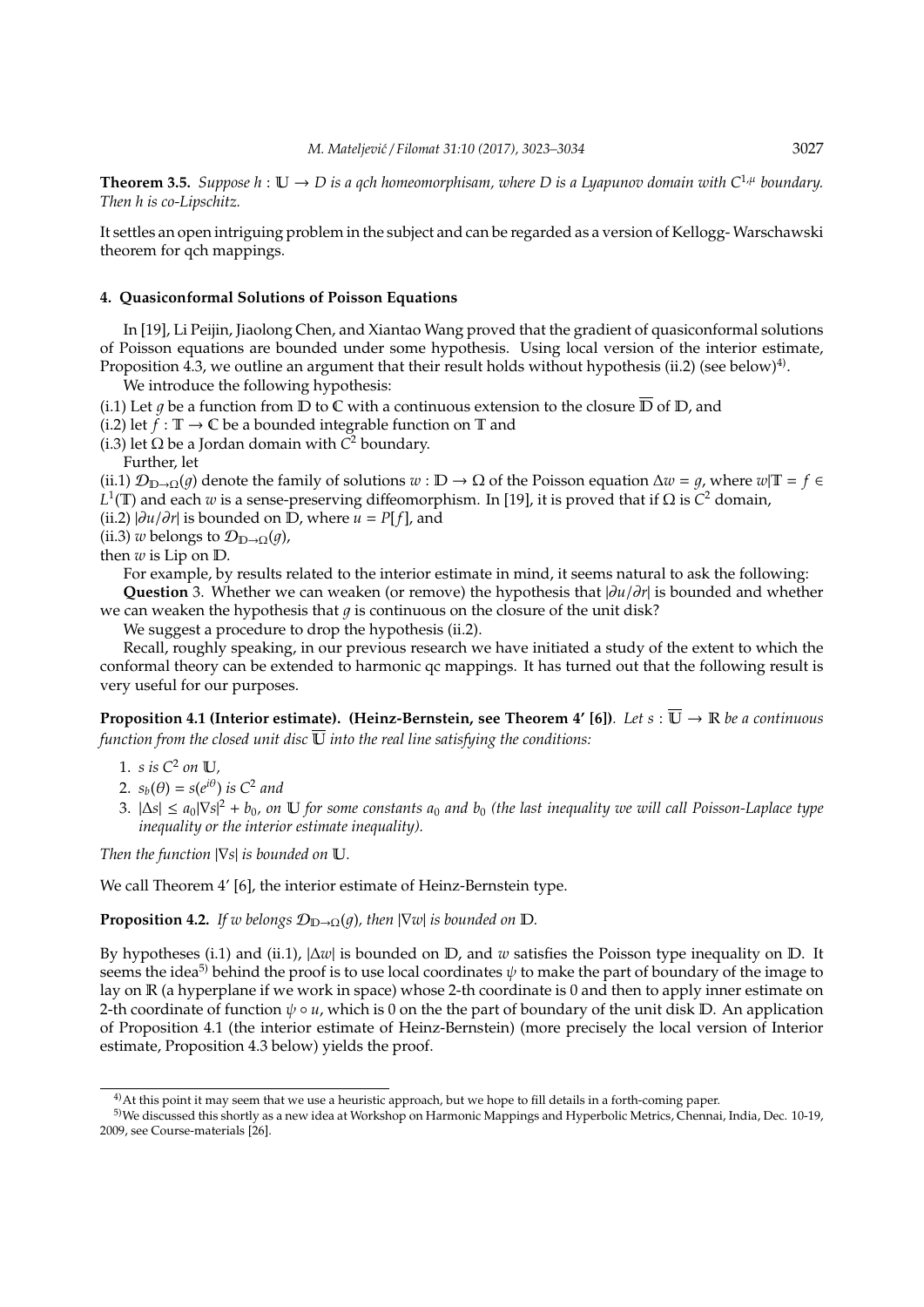#### *4.1. Further results related to the interior estimate*

Recall, we only announce here that one can refine the methods of the proof of Theorem 4' in [6] to derive:

**Proposition 4.3 (Local version of Interior estimate).** Let  $\chi : \overline{\mathbb{U}} \to \mathbb{R}$  be a continuous function from the closed *unit disc*  $\overline{U}$  *into the real line satisfying the conditions:* 

- 1.  $\chi$  is  $C^2$  on  $\mathbb{U}$ ,
- 2. *There are constants a*<sub>0</sub> *and b*<sub>0</sub> *such that*  $|\Delta \chi| \le a_0 |\nabla \chi|^2 + b_0$ , *on*  $V = V(r) = \mathbb{U} \cap B(w_0, r)$ ,  $r > 0$ , where  $w_0 \in \mathbb{T}$ , *and*
- $3. \ \chi \in L^1(0, 2\pi)$ , and  $\chi' \in L^{\infty}(l)$  and the Hilbert transform of  $H(\chi') \in L^{\infty}(l)$ , where  $l = l(w_0)$  is the interval  $l = \overline{V(r)} \cap \mathbb{T}$ .
- (I) Then there is  $0 < r_1 < r$  such that the function  $|\nabla \chi|$  is bounded on  $V(r_1) = \mathbb{U} \cap B(w_0, r_1)$ . *Introduce the hypothesis*

*4.*  $\chi_b(\theta) = \chi(e^{i\theta})$  *is*  $C^2$  *on the interval*  $l = \overline{V(r)} \cap \mathbb{T}$ *.* 

*5.* χ *is C*1,α *on l.*

*Note that, the hypothesis 4. implies 5., and 5. implies 3. In particular, the the corresponding versions of this result hold if we suppose 4. or 5. instead of 3.*

The proof of this result will appear elsewere. Using Proposition 4.3, one can prove:

**Theorem 4.4.** *Let f be a quasiconformal C*<sup>2</sup> *di*ff*eomorphism from the plane domain* Ω *onto the plane domain G. Let* γ<sup>Ω</sup> ⊂ ∂Ω *and* γ*<sup>G</sup>* = *f*(γΩ) ⊂ ∂*G be C*1,α *respectively C*<sup>2</sup> *Jordan arcs. If for some* τ ∈ γ<sup>Ω</sup> *there exist positive constants r, a and b such that*

$$
|\Delta f| \le a|\nabla f|^2 + b, \quad z \in \Omega \cap D(\tau, r), \tag{2}
$$

*then f has bounded partial derivatives in*  $\Omega \cap D(\tau, r_{\tau})$  *for some*  $r_{\tau} < r$ . In particular it is a Lipschitz mapping in  $Ω ∩ D(τ, r<sub>τ</sub>)$ *.* 

Under the stronger hypothesis that  $\gamma_G$  is  $C^{2,\alpha}$  this is proved in [8](and it has been used there as the main tool).

## **5. The Boundary Regularity of Dirichlet Eigenfunctions**

By Ω we denote a domain in R<sup>n</sup>. In communication with Yakov Sinai<sup>6)</sup> (April 2016, Princeton) the following question appeared:

**S-M Question**. What can we say about the boundary regularity of Dirichlet Eigenfunctions on bounded domains which are  $C^2$  except at a finite number of corners<sup>7)</sup>.

We have discussed the subject with Pier Lamberti who informed about numerous literature related to this subject and in particular about items 1)-3).

1) the eigenfunctions of the Dirichlet Laplacian are always bounded, not matter what the boundary regularity is.

2) the gradient of the eigenfunctions may not be bounded. The typical situation in the plane is as follows. If you have a corner with angle *β*, then the gradient is bounded around it if  $β ≤ π$  and unbounded if  $β > π$ .

3) An example: if Ω is a circular sector in the plane with central angle β, then for all  $n \in \mathbb{N}$ ,  $\nabla\varphi_n \in L^{\infty}(\Omega)$ if  $0 < \beta \leq \pi$ ; if  $\pi < \beta < 2\pi$  then for all  $n \in \mathbb{N}$ ,  $\nabla \varphi_n \in L^p(\Omega)$  for all  $1 \leq p < \frac{2\beta}{\beta - \pi}$  and there exists an infinite number of eigenfunctions  $\varphi_n$  such that  $\nabla \varphi_n \notin L^p(\Omega)$  if  $p \geq \frac{2\beta}{\beta - \pi}$ . This example is discussed in Example 6.2.5

<sup>6)</sup>Abel prize Laureate 2014

<sup>7)</sup>we address this question as Y. Sinai's question or shortly S-M question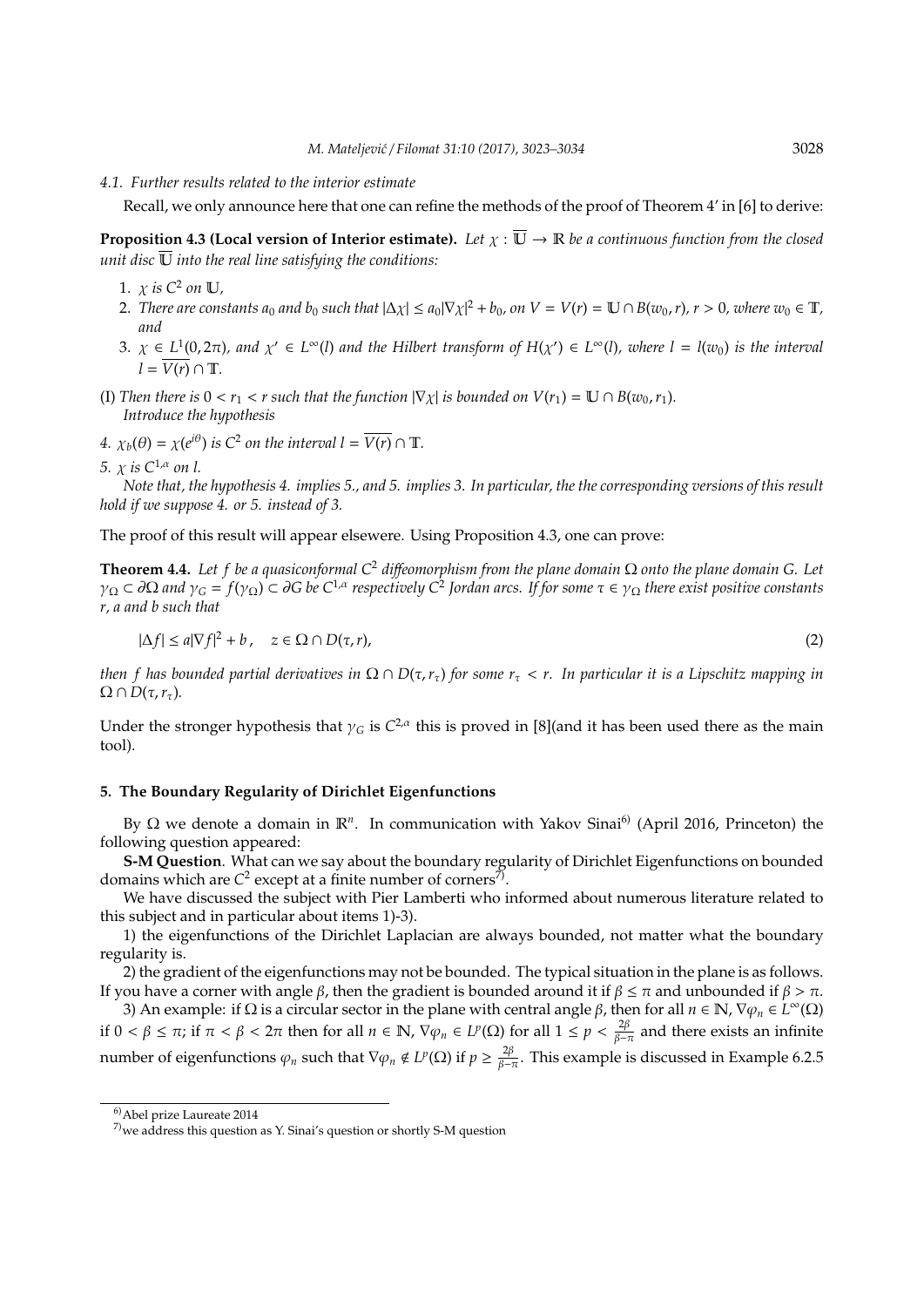in E.B. Davies, Spectral theory and differential operators, Cambridge University Press, Cambridge, 1995. For example, if Ω is *C* 2 , using so called Interior estimate one can show that the Dirichlet eigenfunctions are Lipschitz.

Let  $1 \le p \le \infty$ . If a function *f* possibly after modifying on a set of measure zero is ACL on  $\Omega$  (the restriction to the intersection of almost every line parallel to the coordinate directions in  $\mathbb{R}^n$  with Ω is absolutely continuous),  $f$  and  $|\nabla f|$  are both in  $L^p(\hat{\Omega})$ , then we say that  $f$  belongs to the Sobolev space  $W^{1,p}(\Omega)$ .

The Sobolev space  $W^{1,2}(\Omega)$  is also denoted by  $H^1(\Omega)$ . It is a Hilbert space, with an important subspace *H*<sup>1</sup><sub>0</sub></sub>(Ω) (the notation *W*<sub>0</sub><sup>-1</sup><sub>2</sub>(Ω) is also used) defined to be the closure in *H*<sup>1</sup>(Ω) of the infinitely differentiable functions compactly supported in Ω.

In standard spectral theory for differential operators, the eigenvalue problem for the Dirichlet Laplacian is defined as follows:

Find  $u \in W_0^{1,2}(\Omega)$  (eigenfunction) and  $\lambda \in \mathbb{R}$  (eigenvalue) such that

$$
\int_{\Omega} \nabla u \cdot \nabla \varphi dx = \lambda \int_{\Omega} u \varphi dx
$$

for all functions  $\varphi \in W_0^{1,2}(\Omega)$ .

We will call eigenfunctions in the above sense eigenfunctions for the Dirichlet Laplacian (in standard spectral theory meaning; shortly in SSTM) if there is possibility of misunderstanding.

By *w* we denote a unique solution to the Dirichlet problem  $L(\partial_x)w = f$ ,  $w \in W_0^{m,2}(\Omega)$ , where  $f \in W^{1-m,q}(\Omega)$ with  $q \in (2, \infty)$ . Here  $W_0^{l,p}$  $\binom{l,p}{0}$  (Ω) is the completion of  $C_0^{\infty}$  $\int_{0}^{\infty}$  (Ω) in the Sobolev space *W<sup>l,p</sup>*(Ω), 1 < *p* < ∞, and  $W^{-l,p'}(\Omega)$  with  $p' = p/(p-1)$  is the dual of  $W_0^{l,p}$  $\int_0^{t,p}$  (Ω). The operator  $L(\partial_x)$  is strongly elliptic and given by  $L(\partial_x) = \sum_{0 \le k \le 2m} a_k \partial_1^k \partial_2^{2m-k}.$ 

It turns out that, in connection to **S-M Question**, we can use a Kozlov-Mazya result:

**Theorem 5.1 (Theorem 2, [9]).** *Let u be a solution of the Dirichlet problem for elliptic equations of order* 2*m with constant coe*ffi*cients in an arbitrary bounded plane convex domain G. Then m-th order derivatives of u are bounded if the coe*ffi*cients of the equation are real.*

Note that Laplacian is elliptic equation of order 2. An application of Theorem 5.1 yields

**Theorem 5.2.** *Suppose that*  $\Omega$  *is bounded plane convex domain and*  $w \in W_0^{1,2}(\Omega)$  *is the Dirichlet eigenfunction solution on* Ω*. Then the gradient of w is bounded.*

# **6. Bi-Lipschicity of Quasiconformal HarmonicMappings in** *n***-dimensional Space with Respect to Quasi-Hyperbolic Metrics**

(II) Suppose that *G* and *G*' are domains in  $\mathbb{R}^n$  and the complement of *G* has at least one point and in addition let  $f: G \stackrel{onto}{\longrightarrow} G'$  be *K*-quasiconformal mapping. Then, by the distortion property of qc mappings (see [3], p. 383, [21], p. 63), there are the constants *C*<sup>∗</sup> and *c*<sup>∗</sup> depend on *n* and *K* only, such that

$$
B(f(x), c_*d_*) \subset f(B_x) \subset B(f(x), C_*d_*), \quad x \in G,
$$
\n
$$
(3)
$$

where  $d_*(x) := d(f(x)) = d(f(x), \partial G')$  and  $d(x) := d(x, \partial G)$ .

For definition of a non-zero Jacobian family see Definition 8.3 in Section 8 below.

Using our considerations in [1, 13, 15, 18], we can give a short proof of the following result:

**Theorem 6.1.** Suppose that  $f: D_1 \xrightarrow{onto} D_2$ , where  $D_1, D_2 \subset \mathbb{R}^n$  and the complement of  $D_1$  has at least one point, *is a harmonic K-quasiconformal mapping with KO*(*f*) < 3 *n*−1 *, (or and that f belongs to a non-zero Jacobian family of harmonic maps), then f is bi-Lipschitz with respect k-metrics.*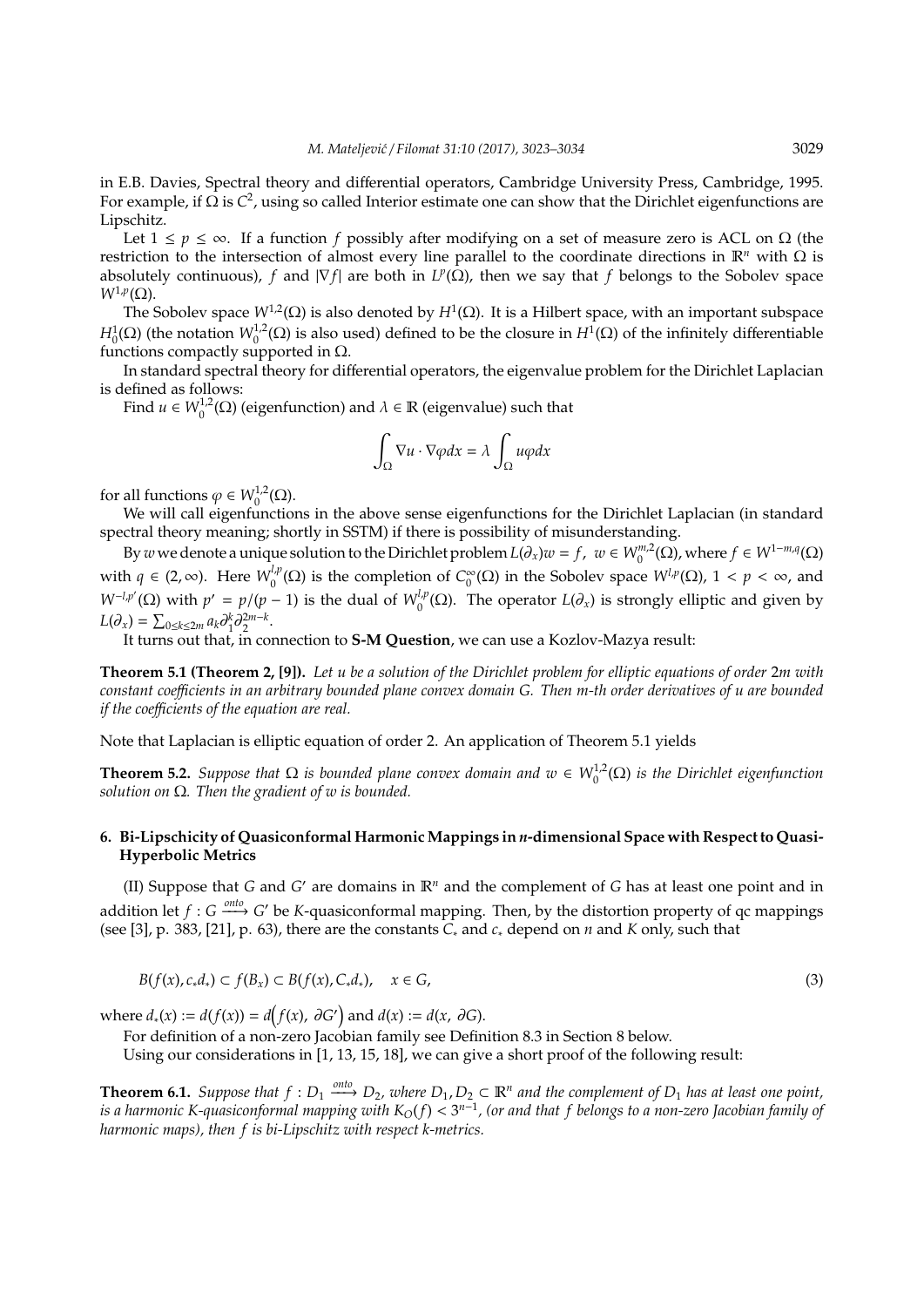Hence, in particular,

(A) *f* is Lipschitz with respect to *k*-metrics.

Note that (A) holds more generally without the hypothesis that *f* belongs to a non-zero Jacobian family:

**Theorem 6.2 ([18]).** *Suppose that*  $\Omega \subset \mathbb{R}^n$ ,  $f : \Omega \to f(\Omega)$  *is harmonic and K-qc.* 

*Then h is pseudo-isometry w.r. to quasi-hyperbolic metrics on*  $\Omega$  *and*  $\Omega' = f(\Omega)$ *. In particular, it is Lipschitz with respect to k-metrics.*

Now we give a simple proof of Theorem 6.1.

*Proof.* Set  $r = r(z) = d(z, \partial D_1)$  and  $R = R(fz) = d(f(z), \partial D_2)$ . Then, by (3) (see also [13]), there is a constant *c* such that

 $f(B(z, r(z)) \supset B(fz, cR(z)), z \in D_1$ . There there is a constant  $c_0$  such that  $r(z)\lambda_f(z) \ge cR(z), z \in D_1$ , and hence

(B) *f* is co-Lipschitz with respect to quasi-hyperbolic metrics.

This together with (A) completes the proof.  $\square$ 

By  $J(z) = J_f(z) = J(f, z)$  we denote the Jacobian determinant of f at *z*. The above consideration also shows that (C)  $r(z)J^{\frac{1}{n}}(z) \approx R(z)$ ,  $z \in D_1$ .

After writing a version of this manuscript we received information about Shadia Shalandi work, see [20]. She also proved Theorem 6.1. Note that in her formulation the hypothesis that the complement of *D*<sup>1</sup> has at least one point is missing.

#### **7. On Harmonic** *K***-Quasiconformal Map on** H*<sup>n</sup>*

Given Riemannian manifolds  $(M, q)$ ,  $(N, h)$  and a map  $\phi : M \to N$ , the energy density of  $e(\phi)$  at a point *x* in *M* is defined as

$$
e(\phi) = \frac{1}{2} ||d\phi||^2.
$$

The energy density can be written more explicitly as

$$
e(\phi) = \frac{1}{2} \operatorname{trace}_g \phi^* h.
$$

The energy of  $\phi$  on a compact subset *K* of *M* is

$$
E_K(\phi) = \int_K e(\phi) \, dv_g = \frac{1}{2} \int_M ||d\phi||^2 \, dv_g,
$$

where  $dv<sub>q</sub>$  denotes the measure on *M* induced by its metric.

Using the Einstein summation convention, if the metrics  $q$  and  $h$  are given in local coordinates by  $g = \sum g_{ij} dx^i dx^j$  and  $h = \sum h_{\alpha\beta} du^\alpha du^\beta$ , the right hand side of this equality reads

$$
e(\phi) = \frac{1}{2}g^{ij}h_{\alpha\beta}\frac{\partial\phi^{\alpha}}{\partial x^i}\frac{\partial\phi^{\beta}}{\partial x^j}.
$$

We define the tension field  $\tau(u)$  of *u* by coordinates

$$
\tau(u)^{\nu} = \Delta_g u^{\nu} + g^{ij} \Gamma^{\prime \nu}_{\alpha \beta} \circ u u^{\alpha}_{i} u^{\beta}_{j}, \qquad (4)
$$

where  $\Delta_g$  is the Laplace-Beltrami operator on *M* and  $\Gamma''_{\alpha\beta}$  are the Christoffel symbols on *N*. The Euler-Lagrange equation for this energy functional is the condition for the vanishing of the tension, which is, in local coordinates given by (4),  $\tau(u)^{\nu} = 0$ .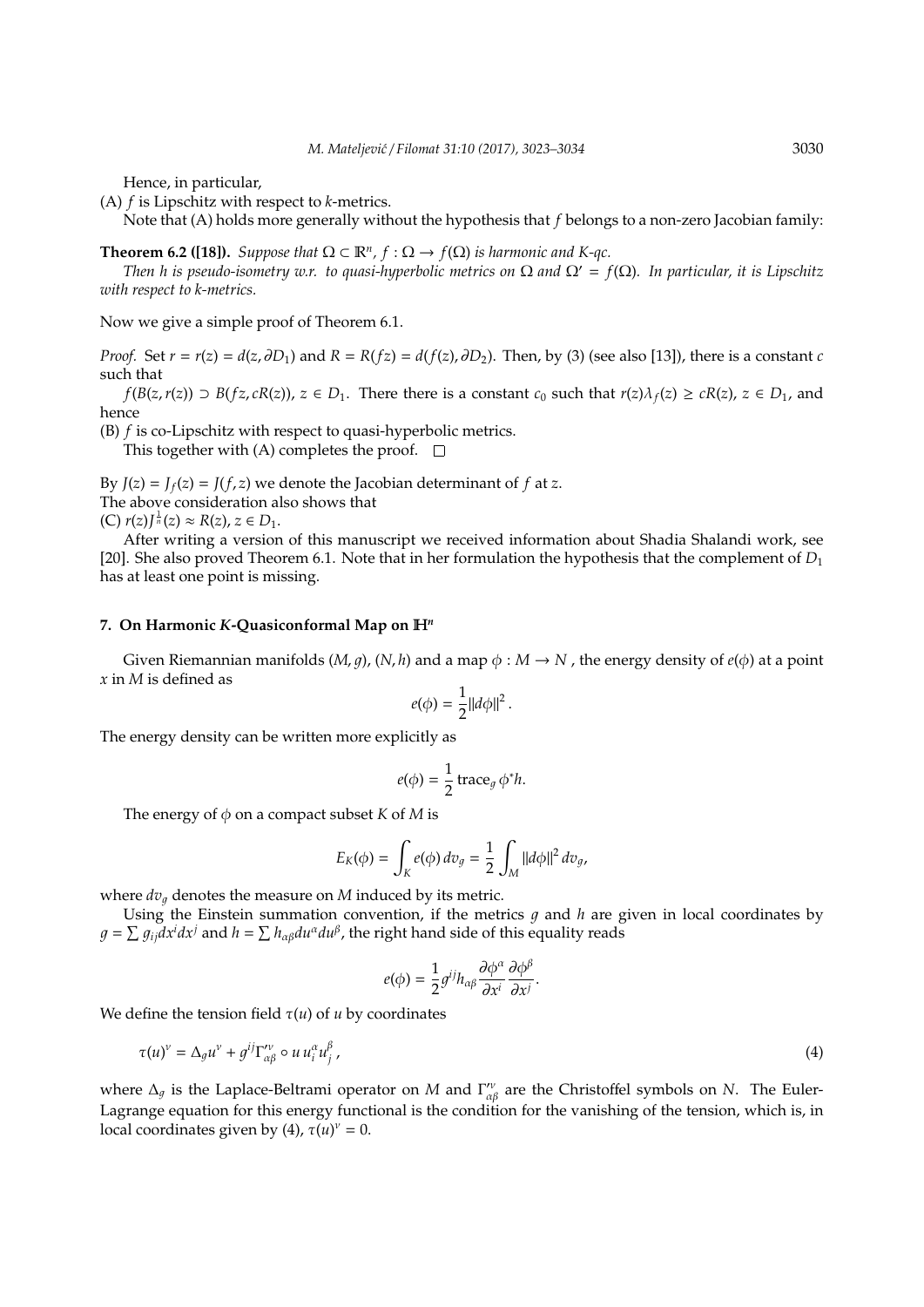If  $\mathbb{H}^m$  is identified as  $\{(x^1, ..., x^m) : x^m > 0\}$  with the metric:

$$
\frac{1}{(x^m)^2}((dx^1)^2 + \cdots (dx^m)^2)
$$

then the tension field of *u* is given by

$$
\tau(u)^{\nu} = (x^m)^2 \Big( \Delta_0 y^{\nu} - \frac{m-2}{(x^m)^2} y^{\nu}_m - \frac{2}{(y^m)^2} \langle \nabla_0 y^{\nu}, \nabla_0 y^m \rangle \Big)
$$

for  $1 \le v \le m - 1$ , and

$$
\tau(u)^m = (x^m)^2 \Big( \Delta_0 y^m - \frac{m-2}{(x^m)^2} y^m_m + \frac{1}{(y^m)^2} (\sum_{\nu=1}^{m-1} |\nabla_0 y^{\nu}|^2 - |\nabla_0 y^m|^2) \Big),
$$

where  $\nabla_0$  is the Euclidean gradient and  $\Delta_0$  is the Euclidean Laplacian.

In [15], we proved:

**Proposition 7.1.** *Suppose that f has continuous partial derivatives up to the order* 3 *at the origin* 0 *and that*  $f: \hat{U}(0) \to \mathbb{R}^n$  is K-qc, where  $U(0)$  is a neighborhood of 0 in  $\mathbb{R}^n$ . If  $K_O(f) < 3^{n-1}$ , then  $J(f, 0) \neq 0$ . *In particular, if*  $g$  *is analytic* (more generally  $C^{(3)}(U(0))$  or  $g$  only has partial derivatives up to the order 3), and if g is K-qc with  $K_O(g) < 3^{n-1}$ , then  $J(g, 0) \neq 0$ .

The proof of the next proposition is based on Proposition 7.1.

**Proposition 7.2.** *Let F be K-qc hyperbolic harmonic mappings of* H*<sup>n</sup> with respect to the hyperbolic metric. If*  $K \leq 3^{n-1}$ , then f is a quasi-isometry.

Tam and Wan, [23], 1998, proved the result if  $K < 2^{n-1}$ .

*Proof.* We follow their argument. Suppose that there is a sequence of points  $x_n \in \mathbb{H}^n$ , such that  $e_n(F)(x_n) \to 0$ as  $n \to \infty$ . Let  $o \in \mathbb{H}^n$  be a fixed point and  $A_n$  and  $B_n$  be isometry such that  $A_n(o) = x_n$  and  $B_n(F(x_n)) = o$ . Then  $u_n = B_n \circ F \circ A_n$  are harmonic maps such that  $e(u_n)(o) \to 0$  as  $n \to \infty$ . A subsequence of  $u_n$  converges uniformly to a K-qc hyperbolic harmonic mappings *u* with  $u(o) = o$  and  $e(u)(o) = 0$ . This contradicts the statement of a version of Proposition 7.1 for *C* <sup>3</sup> mapping, cf. also [14].

## **8. Appendix**

*8.1. Some definitions and results*

Let  $\Omega \in \mathbb{R}^n$  and  $\mathbb{R}^+ = [0, \infty)$  and  $f, g: \Omega \to \mathbb{R}^+$ . If there is a positive constant *c* such that  $f(x) \leq$ *c*  $q(x)$ ,  $x \in \Omega$ , we write  $f \leq q$  on  $\Omega$ . If there is a positive constant *c* such that

$$
\frac{1}{c} g(x) \le f(x) \le c g(x), \quad x \in \Omega,
$$

we write  $f \approx g$  (or  $f \times g$ ) on  $\Omega$ .

Let  $G \subset \mathbb{R}^2$  be a domain and let  $f: G \to \mathbb{R}^2$ ,  $f = (f_1, f_2)$ , be a harmonic mapping. This means that  $f$ is a map from *G* into  $\mathbb{R}^2$  and both  $f_1$  and  $f_2$  are harmonic functions, i. e. solutions of the two-dimensional Laplace equation

$$
\Delta u = 0. \tag{5}
$$

The above definition of a harmonic mapping extends in a natural way to the case of vector-valued mappings *f* : *G* →  $\mathbb{R}^n$ , *f* = (*f*<sub>1</sub>, ..., *f*<sub>n</sub>), defined on a domain *G* ⊂  $\mathbb{R}^n$ , *n* ≥ 2. Let *h* be a harmonic univalent orientation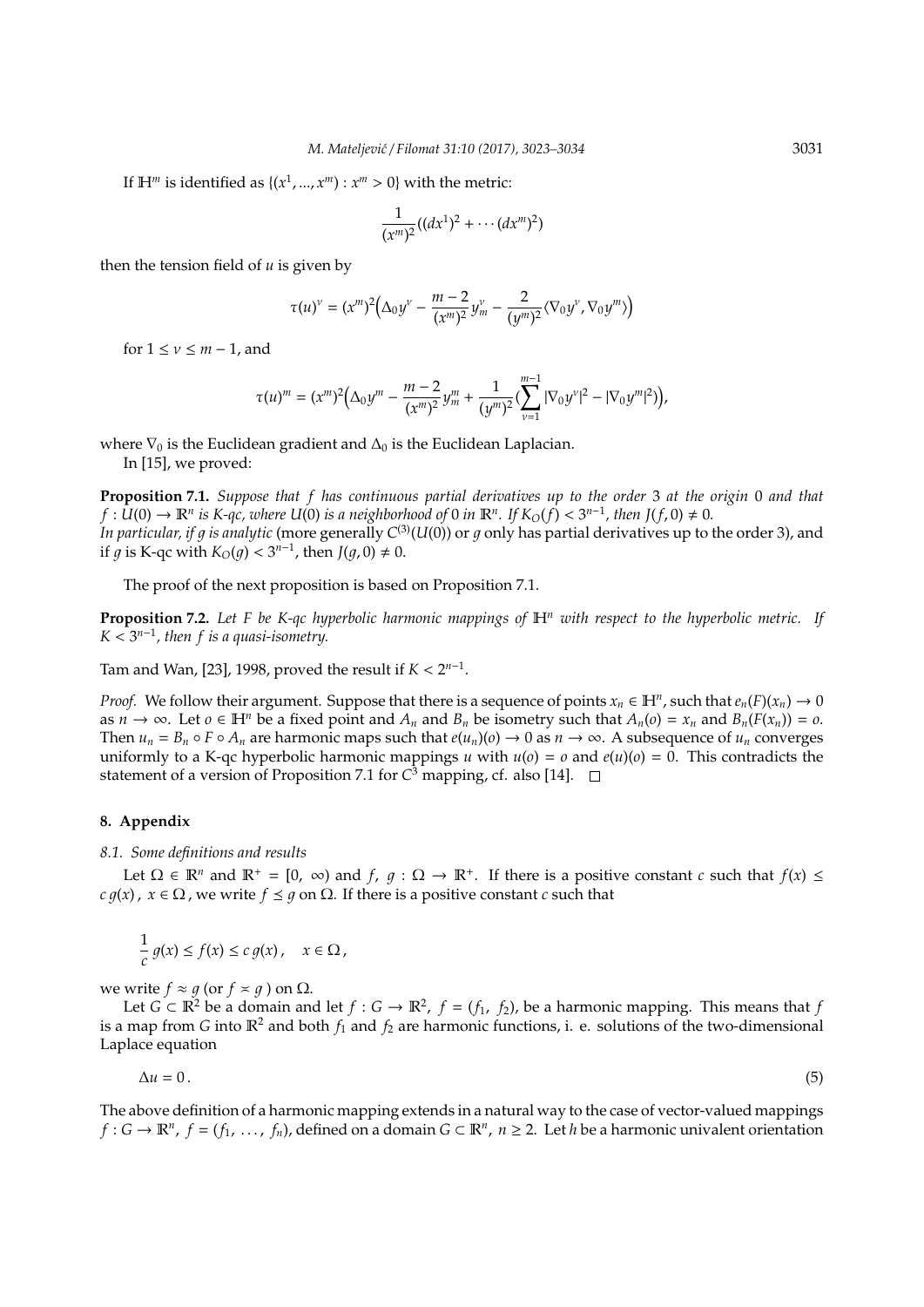preserving mapping on a domain *D*,  $D' = h(D)$  and  $d_h(z) = d(h(z), \partial D')$ . If  $h = f + \overline{g}$  has the form, where *f* and g are analytic, we define  $\lambda_h(z) = D^{-}(z) = |f'(z)| - |g'(z)|$ , and  $\Lambda_h(z) = D^{+}(z) = |f'(z)| + |g'(z)|$ .

Let  $\Omega$  be a domain in  $R^n$  and  $f : \Omega \to R^n$  be continuous. We say that  $f$  is quasiregular (abbreviated qr) if (1) *f* belongs to Sobolev space  $W_{1, loc}^n(\Omega)$ 

(2) there exists  $K$ ,  $1 \le K < \infty$ , such that

$$
|f'(x)|^n \le K J_f(x) \quad a.e. \tag{6}
$$

The smallest *K* in (6) is called the outer dilatation  $K_O(f)$ . A qr mapping is a qc if and only if it is a homeomorphism.

**Theorem 8.1.** Let  $(f_j)$ ,  $f_j: \Omega \mapsto \overline{\mathbb{R}^n}$ , be a sequence of K-quasiconformal maps, which converges pointwise to a *mapping*  $f : \Omega \mapsto \overline{\mathbb{R}^n}$ . Then there are three possibilities:

*a. f is a homeomorphism and the convergence is uniform on compact sets.*

*b. f assumes exactly two values, one of which at exactly one point; covergence is not uniform on compact sets in that case.*

*c. f is constant.*

**Definition 8.2.** We say that a family  $F$  of maps from domains in  $\mathbb{R}^n$  to  $\mathbb{R}^n$  is RHTC-closed if the following holds:

- *(Restrictions)* If  $f : \Omega \mapsto \mathbb{R}^n$  *is in*  $\mathcal{F}, \Omega' \subset \Omega$  *is open, connected and nonempty, then*  $f|_{\Omega'} \in \mathcal{F}$ *.*
- *(Homothety)* If  $f: \Omega \mapsto \mathbb{R}^n$  is in  $\mathcal{F}, a \in \mathbb{R}, a > 0$  then  $g: \Omega \mapsto \mathbb{R}^n$  and  $h: a\Omega \mapsto \mathbb{R}^n$  are in  $\mathcal{F}$ , where  $q(x) = af(x)$  and  $h(x) = f(x/a)$ .
- *(Translations)* If  $f : \Omega \mapsto \mathbb{R}^n$  *is in*  $\mathcal{F}, t \in \mathbb{R}^n$ , then  $g : \Omega \mapsto \mathbb{R}^n$  and  $h : t + \Omega \mapsto \mathbb{R}^n$  are in  $\mathcal{F}$ , where  $q(x) = t + f(x)$  and  $h(x) = f(x - t)$ .
- *(Completeness)* If  $f_j: \Omega \mapsto \mathbb{R}^n$ ,  $j \in \mathbb{N}$  are in  $\mathcal{F}$ ,  $(f_j)$  converges uniformly on compact sets to  $g: \Omega \mapsto \mathbb{R}^n$ , *where*  $q$  *is non-constant, then*  $q \in \mathcal{F}$ *.*

For instance, families of harmonic maps and of gradients of harmonic functions are RTHC-closed. Also, due to Theorem 8.1, for any given  $K \geq 1$ , a subfamily of *K*-quasiconformal members of a RTHC-closed family is also RTHC-closed.

**Definition 8.3.** We say that a family  $F$  of harmonic maps from domains in  $\mathbb{R}^n$  to  $\mathbb{R}^n$  is non-zero Jacobian closed, if *it is RHTC-closed and Jacobians of all maps in the family have no zeros.*

Note that uniform convergence on compact sets in the case of harmonic maps implies convergence of higher order derivatives, via Hölder and Schauder apriori estimates (see [5], pp. 60, 90). This is related to elliptic regularity and holds for more general elliptic operators, and not just Laplacian, so that this method applies in that more general setting too.

#### *8.2. Remarks on the background*

During the visiting position at Wayne State University, Detroit, 1988/89, the author<sup>8)</sup> started considering qch mappings. In particular, the author observed that the following results hold (see Proposition 2.1 and 2.2 below). When I returned to Belgrade, I used to talk on the seminar permanently and asked several open questions related to the subject. Many research papers are based on these communications. Since I had not published all of them it happens that some researchers discovered them later. In Section 2 we only discussed a few results from Revue Roum. Math. Pures Appl. Vol. **51** (2006) 5–6, 711–722 9)

<sup>8)</sup> the author refers to me

<sup>&</sup>lt;sup>9)</sup>It seems that there is some problems concerning visibility of this journal.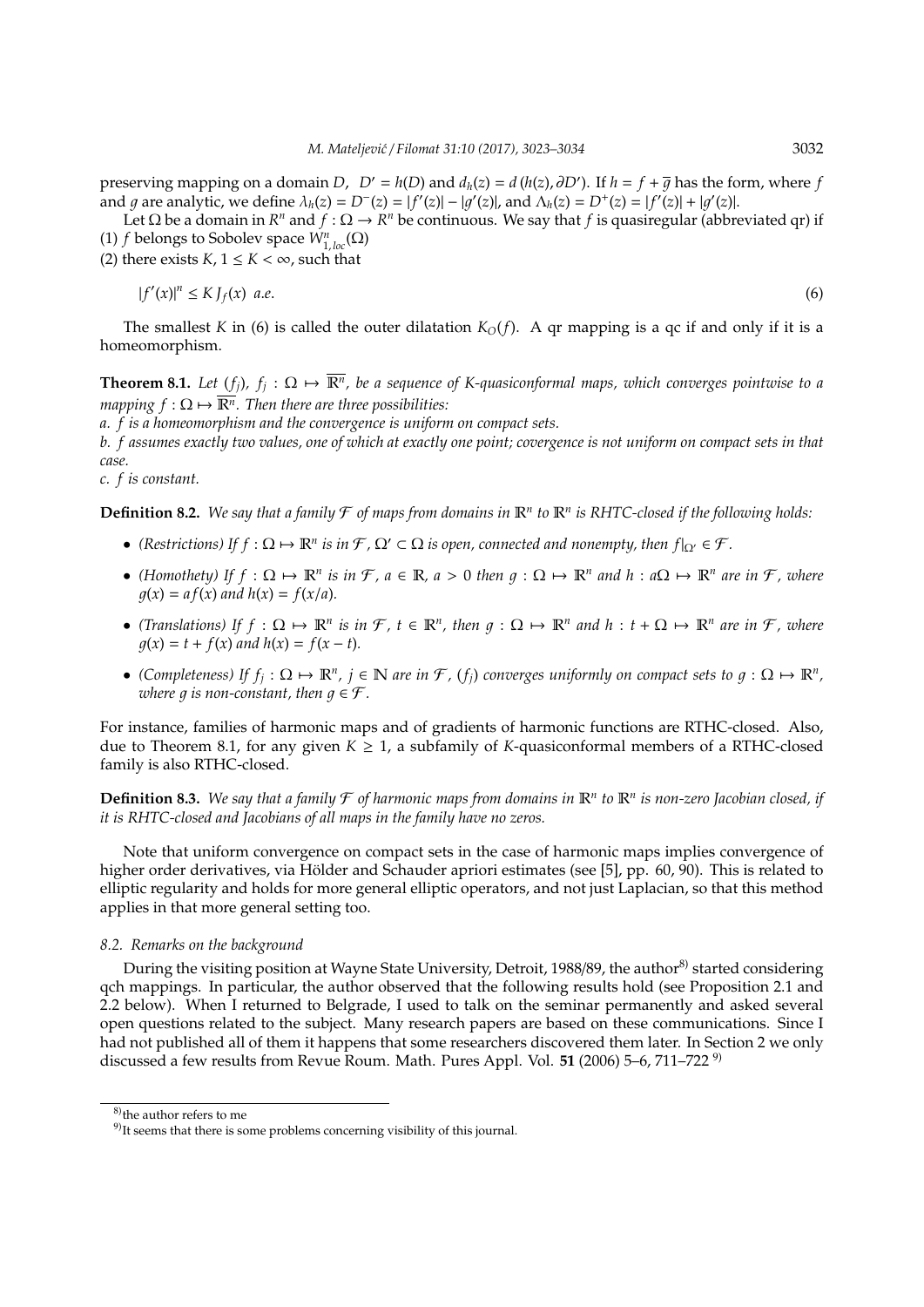#### *8.3. Recent lectures and communications with colleagues*

The author gave a few lectures related to the subject.

(a) two plenary lectures on VII Symposium of Mathematics and Applications, 4-5 Nov, 2016, Belgrade and two plenary lecture on XIX Geometrical Seminar, Zlatibor, Serbia, August 28-September 4,

2016(http://tesla.pmf.ni.ac.rs/people/geometrijskiseminarxix/presentation.php#ps, [17]).

(b) The lecture at Seminar za kompleksno analizo, Miodrag Mateljevic: Interior estimates for Poisson ´ type inequality and quasiconformal hyperbolic harmonic mappings at University of Ljubljana, Faculty of Mathematics and Physics, Institute of Mathematics, Physics and Mechanics, Ljubljana, 24. 11. 2016.

(c) In April 2016, the author delivered lectures at Cincinnati University, Fordham University NY and University Texas at Dallas.

At Cincinnati University the author has initiated some considerations with David Minda (Cincinnati University) and at CUNY (New York) with Fred Gardiner, Dragomir Saric, and Melkana Brakalova (Fordham University NY ).

(d) At Princenton University the author discussed some questions with Yakov Sinai and gave important contribution to **S-M Question**, the problem related to the boundary behavior of gradient of Dirichlet eigenvalues functions. Massimo Lanza de Cristoforis forwarded a version of this question to Pier Domenico Lamberti.

*Acklowedgment*. We are indebted to all the above mentioned people in the items (c) and (d), and to the members of the Belgrade analysis seminar for useful discussions. In particular we thank to Pier Lamberti who has helped us to clarify the background related to **S-M Question** (see Section 5 for details).

#### **References**

- [1] V. Božin, M. Mateljevć, Bounds for Jacobian of harmonic injective mappings in *n*-dimensional space, Filomat 29:9 (2015), 2119-2124.
- [2] V. Božin, M. Mateljevć, Quasiconformal and HQC mappings between Lyapunov Jordan domains (in preparation), RG, March 2016.
- [3] F. W. Gehring, Rings and qc mappings in space, TAMS **103**, 1962, 353-393.
- [4] F.W. Gehring and B.G. Osgood, Uniform domains and the quasi-hyperbolic metric, J. Anal. Math. **36**(1979), 50–74.
- [5] D. Gilbarg, N.S. Trudinger, Elliptic Partial Differential Equations of Second Order Springer-Verlag Berlin Heidelberg New York Tokyo, 2001.
- [6] E. Heinz, On certain nonlinear elliptic differential equations and univalent mappings, J. d' Anal. 5, 1956/57, 197-272.
- [7] D. Kalaj, M. Mateljevic: Inner estimate and quasiconformal harmonic maps between smooth domains, Journal dAnalise Math. ´ 100. 117-132, (2006).
- [8] D. Kalaj, M. Mateljevic, On certain nonlinear elliptic PDE and quasiconformal maps between euclidean surfaces, Potential ´ Analysis, ISSN 0926-2601. 34 : 1(2011) 13-22.
- [9] V. Kozlov and V. Mazya, Boundary behavior of solutions to linear and nonlinear elliptic equations in plane convex domains, Mathematical Research Letters 8, 189-193 (2001).
- [10] V. Manojlović, Bi-Lipschicity of quasiconformal harmonic mappings in the plane, Filomat 23, No. 1, 2009, 85-89.
- [11] M. Mateljevic, Estimates for the modulus of the derivatives of harmonic univalent mappings, Proceedings of International ´ Conference on Complex Analysis and Related Topics (IX*th* Romanian-Finnish Seminar, 2001), Rev Roum Math Pures Appliq (Romanian Journal of Pure and Applied mathematics) 47 (2002) 5-6, 709 -711.
- [12] M. Mateljevic, Distortion of harmonic functions and harmonic quasiconformal quasi-isometry, Revue Roum. Math. Pures Appl. ´ Vol. **51** (2006) 5–6, 711–722.
- [13] M. Mateljevic, Distortion of quasiregular mappings and equivalent norms on Lipschitz-type spaces, Abstract ´ Article ID 895074, 20 pages http://dx.doi.org/10.1155/2014/895074, http://www.hindawi.com/journals/aaa/2014/895074/
- [14] M. Mateljevic, The lower bound for the modulus of the derivatives and Jacobian of harmonic univalent mappings ´ http://arxiv.org/pdf/1501.03197v1.pdf, [math.CV] 13 Jan 2015, arXiv:1501.03197v2 [math.CV] 7 Feb 2015
- [15] M. Mateljevic, The lower bound for the modulus of the derivatives and Jacobian of harmonic injective mappings, Filomat ´ **29**, no. 2, 2015, 221-244.
- 
- [16] M. Mateljević, Topics in Conformal, Quasiconformal and Harmonic maps, Zavod za udžbenike, Beograd 2012.<br>[17] M. Mateljević, Interior estimates for Poisson type inequality and qc hyperbolic [17] M. Mateljevic, Interior estimates for Poisson type inequality and qc hyperbolic har- ´ monic mappings, XIX Geometrical seminar,Zlatibor, Serbia, August 28-September 4, 2016, http://tesla.pmf.ni.ac.rs/people/geometrijskiseminarxix/prezentacije/Mateljevic-Miodrag2.pdf.
- [18] M. Mateljevic and M. Vuorinen, On Harmonic Quasiconformal Quasi-Isometries, Journal of Inequalities and Applications, ´ Volume 2010, Article ID 178732, 19 pages doi:10. 1155/2010/1787.
- [19] Li Peijin, Jiaolong Chen, Xiantao Wang Quasiconformal solutions of poisson equations, Article in Bulletin of the Australian Mathematical Society 92(3):1-9, August 2015 DOI: 10.1017/S0004972715000891